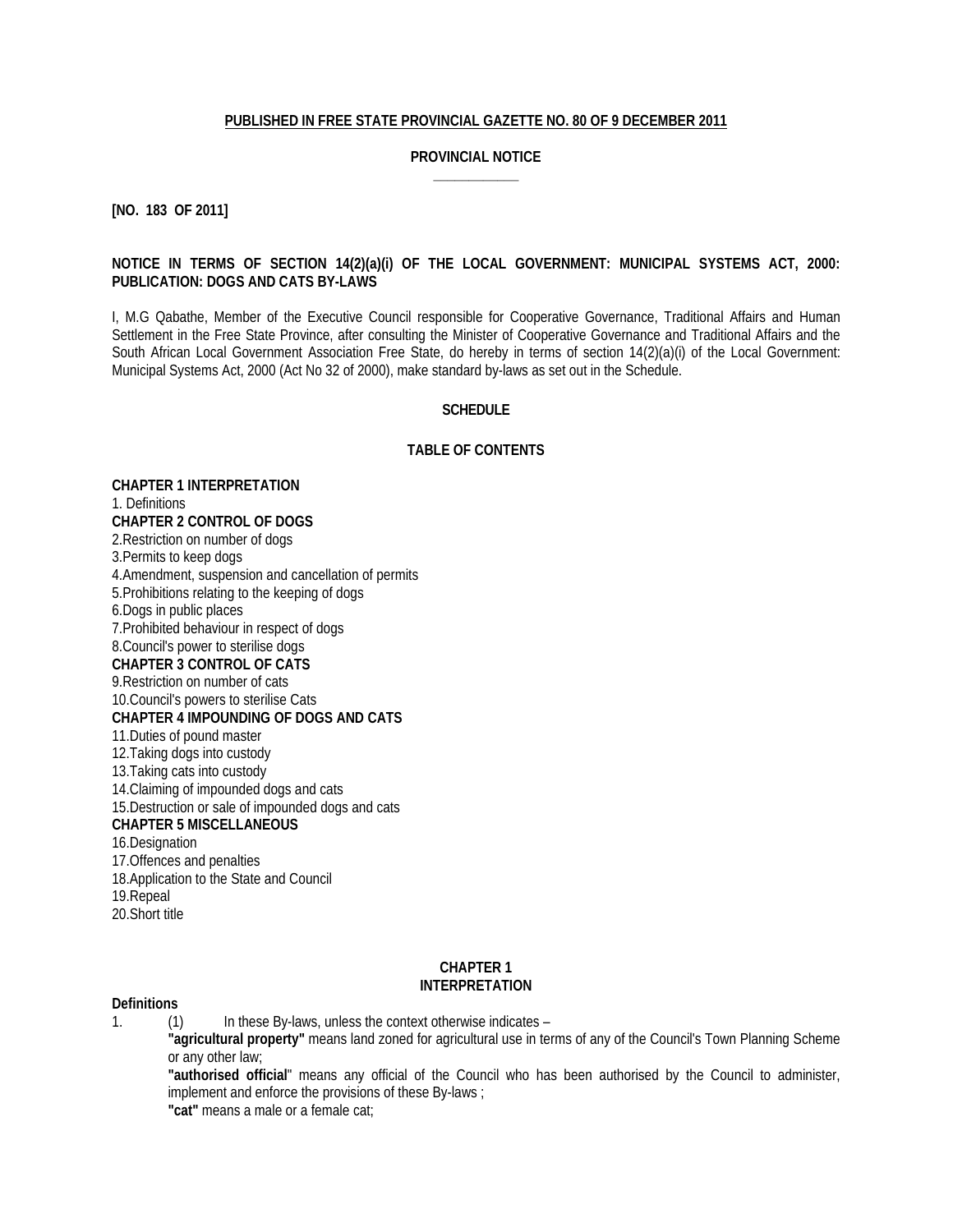**"cat breeder"** means a person who is registered as a cat breeder with a cat breeders association; **"cattery"** means premises in or upon which –

- (a) boarding facilities for cats are provided; or
- (b) cats are bred for commercial purposes;

**"Council"** means –

- (a) the Local Municipality of ..............................established in terms of the Local Government: Municipal Structures Act, 1998 (Act No. 117 of 1998), exercising its legislative and executive authority through its municipal Council ; or
- (b) its successor in title; or
- (c) a structure or person exercising a delegated power or carrying out an instruction, where any power in these By-laws has been delegated or sub-delegated, or an instruction given, as contemplated in section 59 of the Local Government : Municipal Systems Act, 2000 (Act No. 32 of 2000); or
- (d) except for the purposes of sections 3 and 4, and the prescribing of a fee, a service provider fulfilling a responsibility under these By-laws assigned to it in terms of section 81(2) of the Local Government : Municipal Systems Act, 2000 (Act No. 32 of 2000), or any other law;

**"dog"** means a male or a female dog;

**"dog breeder**" means a person who is registered as a dog breeder with a dog breeders association;

**"dwelling house"** means a single building designed for use as a residence for a single family situated on premises containing not more than two such buildings;

**"dwelling unit"** means an inter-connected suite of rooms including a kitchen or scullery designed for occupation by a single family, other than a dwelling house, irrespective of whether such unit is a single building or forms part of a building containing two or more such units;

**"environmental health officer**" means an official appointed by the Council, and who is duly registered as an environmental health officer, or environmental health practitioner, with the Health Professions Council of South Africa in terms of section 17 of the Health Professions Act, 1974 (Act No. 56 of 1974);

**"kennels"** means premises in or upon which –

- (a) boarding facilities for dogs are provided;
- (b) dogs are bred for commercial purposes;
- (c) dogs are kept for the purposes of being trained or hired out with or without handlers; or
- (d) dogs are kept for commercial security purposes;

**"owner",** in relation to a dog or cat, means any person who keeps a dog or cat or has a dog or cat in his or her possession or care or under his or her control or, in relation to a dog, on whose private premises a dog is present;

**"pound"** means a place designated by the Council in terms of any law for the impounding, sale and destruction of dogs or cats or both;

**"pound master"** means the person who has been appointed by the Council to be in charge of a pound;

**"premises"** means any unit of land, whether built on or not and whether public or private;

**"prescribed"** means prescribed by the Council from time to time by resolution; and

**"public place"** means any road, street, thoroughfare, bridge, overhead bridge, subway, pavement, footpath, sidewalk, lane, square, open space, garden, park, path, bus or taxi rank, servitude or enclosed space vested in the Council and includes any road, place or thoroughfare which is in the undisturbed use of the public or which the public have the right to use.

(2) If any provision in these By-laws vests or imposes any power, function or duty of the Council in or on any employee of the Council and such power, function or duty has in terms of section 81(2) of the Local Government : Municipal Systems Act, 2000 (Act No. 32 of 2000) or any other law, been assigned to a service provider, the reference to such employee must be read as a reference to the service provider or, where applicable, an employee of the service provider authorised by it.

## **CHAPTER 2 CONTROL OF DOGS**

### **Restriction on number of dogs**

- 2. (1) Subject to the provisions of subsections (2) and (3), no person may keep more than
	- (a) two dogs, or allow more than two dogs, over the age of six months to be kept in or at a dwelling unit;
	- (b) four dogs, or allow more than four dogs, over the age of six months to be kept in or at premises containing one or two dwelling houses;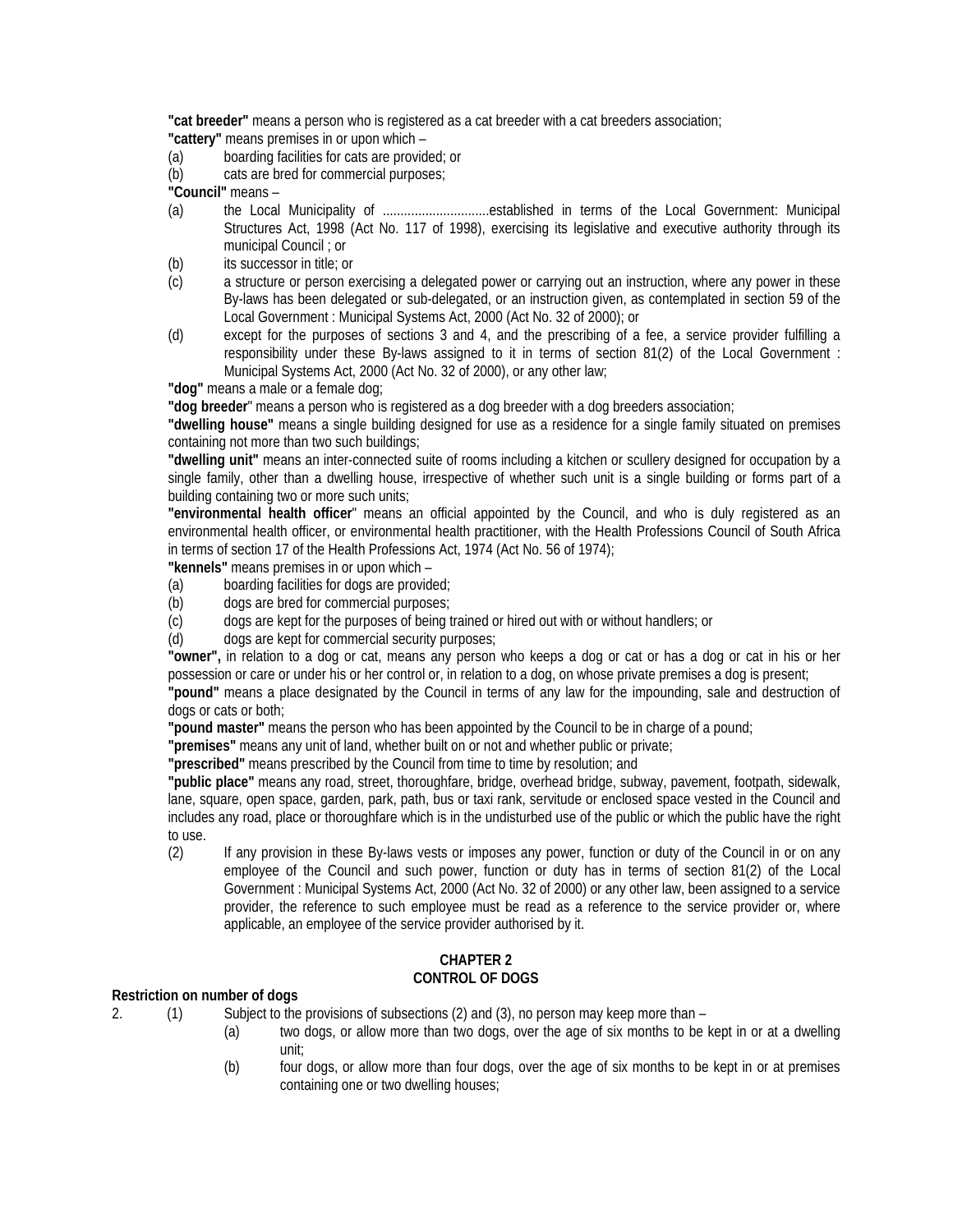- (c) six dogs, or allow more than six dogs, over the age of six months to be kept on an agricultural property; or
- (d) four dogs, or allow more than four dogs, over the age of six months to be kept on or at any other premises excluding a dwelling unit.
- (2) Subsection (1) does not apply to any person who
	- (a) is the holder of a permit issued in terms of section 3 to keep a greater number of dogs;
	- (b) is the owner or manager or is in charge of, a pet shop and who has written proof that all the dogs under the control of such owner or manager have been vaccinated against canine distemper, hepatitis, kennel cough and parvovirus;
	- (c) is the owner or is in charge of premises where guide dogs for the blind are being kept or trained;<br>(d) is blind or poor sighted, in respect of a quide dog kept by him or her;
	- is blind or poor sighted, in respect of a guide dog kept by him or her;
	- (e) is the owner or manager of a veterinary clinic; or<br>
	(f) any person who is in charge of dogs owned by
	- any person who is in charge of dogs owned by the Council as specified in paragraph (a) of the definition of "Council", the South African Police Service or the South African Defence Force, and are kept for operational or breeding purposes.

### **Permits to keep dogs**

- 3. (1) Any person who wants to keep a greater number of dogs on premises than the number permitted in terms of section 2(1), must apply to the Council for a permit.
	- (2) An application in terms of subsection (1) must be in writing on a prescribed form and must be accompanied  $by -$ 
		- (a) the prescribed fee;
		- (b) an affidavit by the applicant and other documentary evidence that the applicant has for a period of 14 days prior to the date of the application in a place on the premises concerned within one metre of, clearly visible from, a public street, displayed and maintained in a prescribed form, notice of his or her intention to apply for a permit in terms of subsection (1) and inviting inhabitants of the area to lodge with the Council during such period, in writing, any objection to, or representations relating to, the granting of the application;
		- (c) a copy of any objection or representation lodged in terms of paragraph (b);
	- (3) The Council may require the applicant to provide any further information which it considers relevant to enable it to make an informed decision.
	- (4) The Council may refuse to consider an application in terms of subsection (1) in respect of which the provisions of subsection (2) have not been complied with or information contemplated in subsection (3), has not been furnished.
	- (5) The Council may only consider an application in terms of subsection (1) after receipt of a written report from an environmental health officer –
		- (a) as to whether the dogs for which the permit is required are likely to cause a public health hazard or the keeping of such dog may result in a contravention of section 5;
		- (b) setting out the results of an inspection of the premises on which the dogs concerned are being kept or to be kept.
	- (6) The Council may refuse an application in terms of subsection (1) or approve it subject to any conditions aimed at reducing the risk of any public health hazard created by the dogs on the premises concerned occurring, continuing or recurring or to reduce such risk to a level acceptable to the Council.
	- (7) The Council may publish guidelines in the Provincial Gazette which describe
		- (a) appropriate measures that can be taken and objects and materials that can be used, to eliminate the risk of any public health hazard occurring, continuing or recurring, or to reduce that risk to a level acceptable to the Council; and
		- (b) the circumstances in which taking these measures or using these objects or materials are acceptable to the Council.
	- (8) If a person has applied for a permit in terms of subsection (1), such person may continue to keep the number of dogs on the premises that are not permitted in terms of section 2 in the absence of a permit, until the Council has informed him or her in writing of the outcome of such application.
	- (9) In respect of any application approved in terms of subsection (6), an authorised official must issue a permit on a prescribed form specifying every condition imposed by the Council.
	- (10) A permit issued in terms of subsection (9) is not transferable from one person to another or from the premises in respect of which it had been issued, to other premises.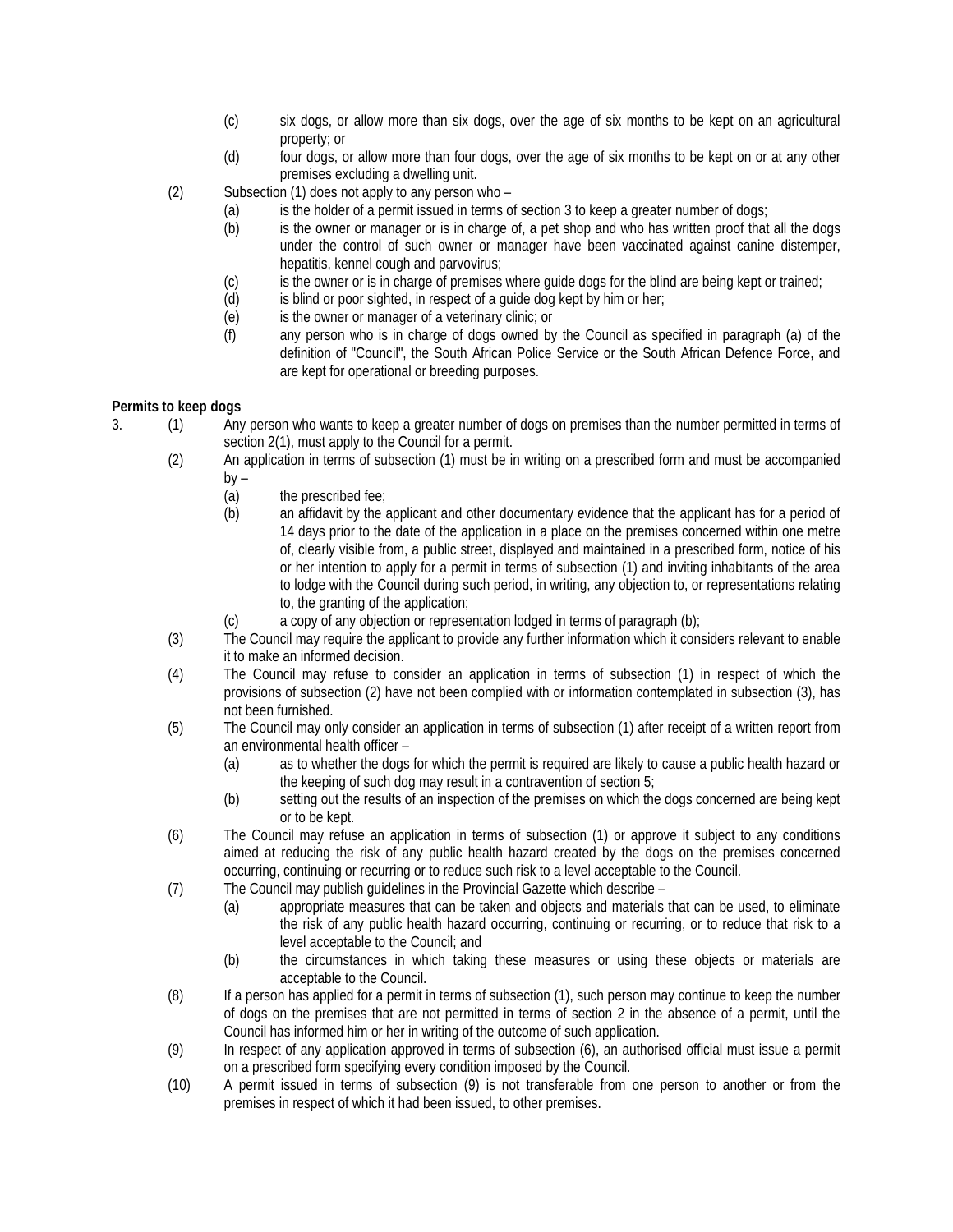## **Amendment, suspension and cancellation of permits**

- 4. The Council may, subject to the provisions of the Promotion of Administrative Justice Act, 2000 (Act No. 3 of 2000), and after consideration of a report and recommendation of an environmental health officer or veterinary surgeon, by written notice to the holder of a permit contemplated in section 3 –
	- (a) amend, suspend or cancel that permit if it is satisfied that failure to do so would result in
		- the creation or continuation of a public health hazard; or
			- (ii) a continued contravention of any provision of section 5;
	- (b) with immediate effect amend, suspend or cancel that permit if such officer is of the view that it is urgently necessary to do so to eliminate or reduce a significant risk to the public posed by a public health hazard or potential public health hazard.

## **Prohibitions relating to the keeping of dogs**

- 5. No person may keep a dog
	- (a) which is wild, dangerous or ferocious to such an extent that the dog is a danger to any person who legally enters upon the premises on which the dog is kept;
	- (b) which barks, whimpers or howls to such an extent that it, or has another habit which, causes a disturbance or nuisance to inhabitants of the neighbourhood;
	- (c) which suffers from an infectious or contagious disease which, in the opinion of a veterinary surgeon, is of such a nature that such dog cannot be beneficially treated or boarded at a veterinary clinic;
	- (d) on premises which are not fenced in such a manner that the dog is at all times confined to the premises, unless the dog is confined to the premises in some other manner.

## **Dogs in public places**

- 6. (1) Subject to any provision to the contrary in these By-laws or any other law, no person may bring or allow a dog into any public place if that dog –
	- (a) is wild, dangerous or ferocious;
	- (b) is in a habit of charging at or chasing people or vehicles; or
	- (c) is an unsterilised female dog which is on heat.
	- (2) No person may permit any dog to be in a public place unless it is kept on a leash and under control of a person.
	- (3) Any person in control of a dog in a public place, excluding a blind or poor sighted person who is led by a guide-dog, must remove any defecation of such dog.

### **Prohibited behaviour in respect of dogs**

- 7. (1) No person may without reasonable grounds
	- (a) incite a dog against a person, animal or bird; or
	- (b) allow a dog in his or her custody or under his or her control to attack or threaten any person, animal or bird.
	- (2) No person may provoke, harass or tease any dog.
	- (3) No person may terrify or cause stress or fear to any dog with fireworks or by any other means.

## **Council's power to sterilise dogs**

- 8. The Council may sterilise
	- (a) a dog at the request of its owner, subject to payment of the costs thereof by the owner; and
	- (b) a stray dog, and recover the costs thereof from the owner of such dog.

#### **CHAPTER 3 CONTROL OF CATS**

### **Restriction on number of cats**

- 9. (1) Subject to the provisions of subsection (2), no person may keep more than
	- (a) two cats, or allow more than two cats, over the age of six months to be kept in or at a dwelling unit;
	- (b) four cats, or allow more than four cats, over the age of six months to be kept in or at premises containing one or two dwelling houses; or
	- (c) six cats, or allow more than six cats, to be kept on an agricultural property.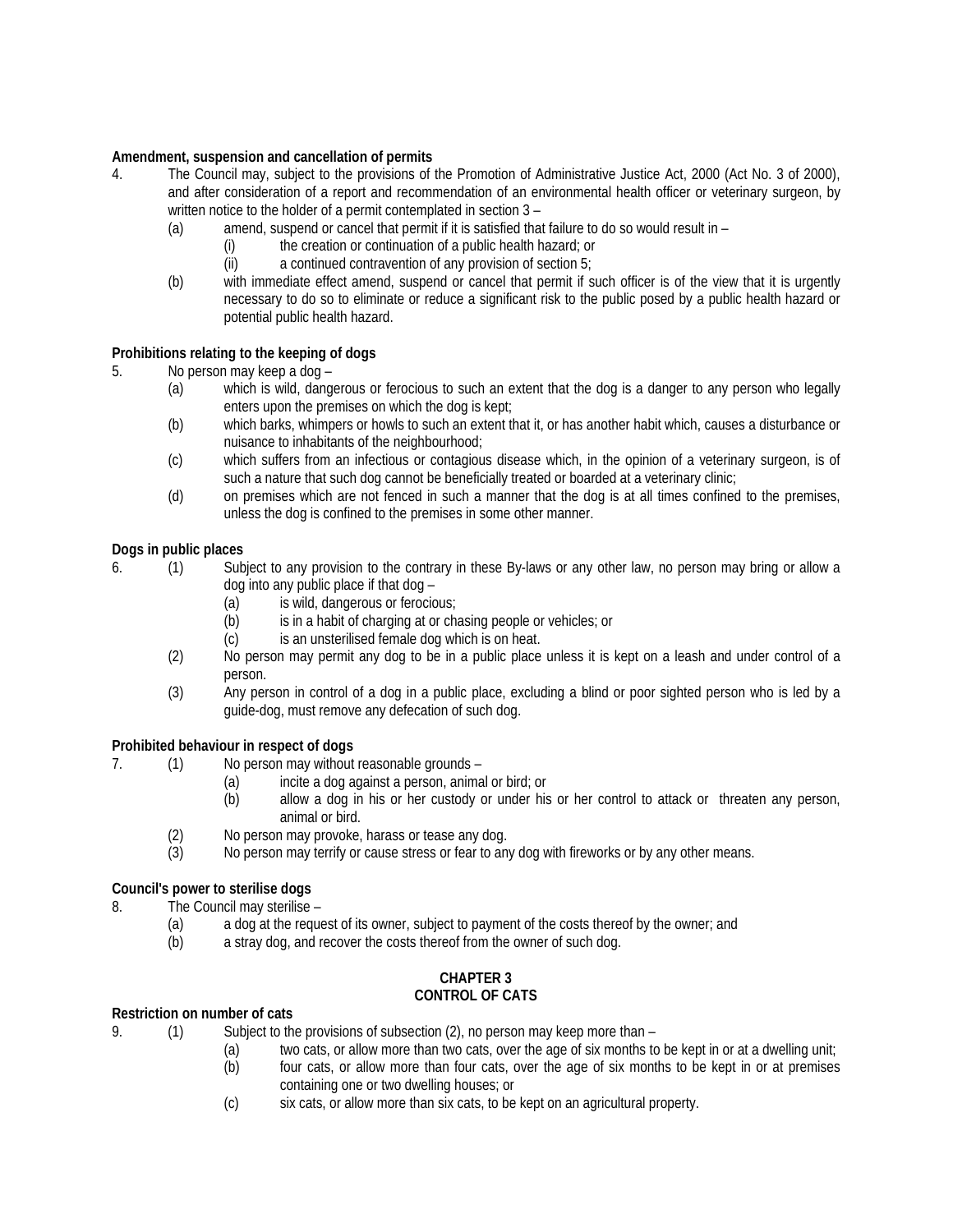- (2) (a) The provisions of section 2(2) and (3), except paragraph (c) of subsection (3), read with the necessary changes, apply in respect of subsection (1);
	- (b) For the purpose of applying the provisions of Section 2 (3) in terms of paragraph (a)
		- (i) paragraph (b) thereof is deemed to refer to a cattery; and
		- (ii) paragraph (c) thereof is deemed to refer to cat flu and feline respiratory diseases.
- (3) The provisions of sections 3 and 4, read with the necessary changes, apply in respect of permits with regard to cats.

# **Council's powers to sterilise cats**

10. The Council may sterilise –

- (a) a tom cat or a she cat at the request of its owner, subject to payment of the costs thereof by the owner; and
- (b) a stray tom cat or she cat, and recover the costs thereof from the owner.

#### **CHAPTER 4 IMPOUNDING OF DOGS AND CATS**

## **Duties of poundmaster**

- 11. A pound master
	- (a) (i) must keep the pound open between 08:00 and 16:30 from Monday to Friday and Saturday between 08:00 and 12:00 unless any such day is a public holiday;
		- (ii) may notwithstanding the provisions of subparagraph (i), keep the pound open during such earlier or later hours as he or she considers necessary, subject to displaying an easily legible notice to that effect at the entrance to the pound and on the Council's official notice board.
	- (b) must accept, take charge of and impound any dog or cat brought to the pound with a view to impounding it, during the hours when the pound is open and must, subject to the further provisions of this Chapter, detain that dog or cat in the pound: Provided that the pound master may refuse to receive, or may release, any dog or cat if he or she reasonably believes that such dog or cat was not lawfully taken into custody or impounded;
	- (c) Must keep a register in which the following particulars in respect of every impounded dog or cat are recorded:
		- (i) the name of the authorised official or the name, residential address and telephone number of any other person, who brought the dog or cat to be impounded;
		- (ii) the time at which and date on which the dog or cat was impounded;
		- (iii) the place where the dog or cat was found immediately before it was taken into custody;
		- (iv) the date on which and the time at which the dog or cat was taken into custody before being brought to the pound;
		- (v) the reason for impounding the dog or cat;
		- (vi) a description of the dog or cat indicating the estimated age, breed, sex, colour, markings and any injury found on the dog or cat when the poundmaster accepted it;
		- (vii) whether the dog or cat was released, sold or destroyed and the date and time of such release, sale or destruction;
		- (viii) the amount or money realised in respect of such release or sale;
		- (ix) the amount of veterinary expenses, if any, incurred in respect of the dog or cat;
	- (d) must ensure that the pound and all equipment used in connection with impounding dogs and cats are at all times kept in a clean condition and free from flies and other vermin, to the satisfaction of the Council's Director: Municipal Health;
	- (e) must ensure that every dog and cat in the pound is properly fed and cared for;
	- (f) must isolate any female dog or cat on heat;
	- (g) must take all reasonable steps to prevent fighting amongst dogs or cats in the pound;<br>(h) must isolate any diseased dog or cat from the healthy dogs or cats, have such dog
	- must isolate any diseased dog or cat from the healthy dogs or cats, have such dog or cat attended to by a veterinarian and take all steps to recover the expenses incurred in this regard from the owner if the identity and address of the owner are known;
	- (i) must take all necessary steps to have any dog or cat destroyed as contemplated in section 15 and recover any expenses incurred in this regard from the owner if the identity and address of the owner are known; and
	- (j) must levy the prescribed fees for impoundment and daily holding fees in respect of any dog or cat.

### **Taking dogs into custody**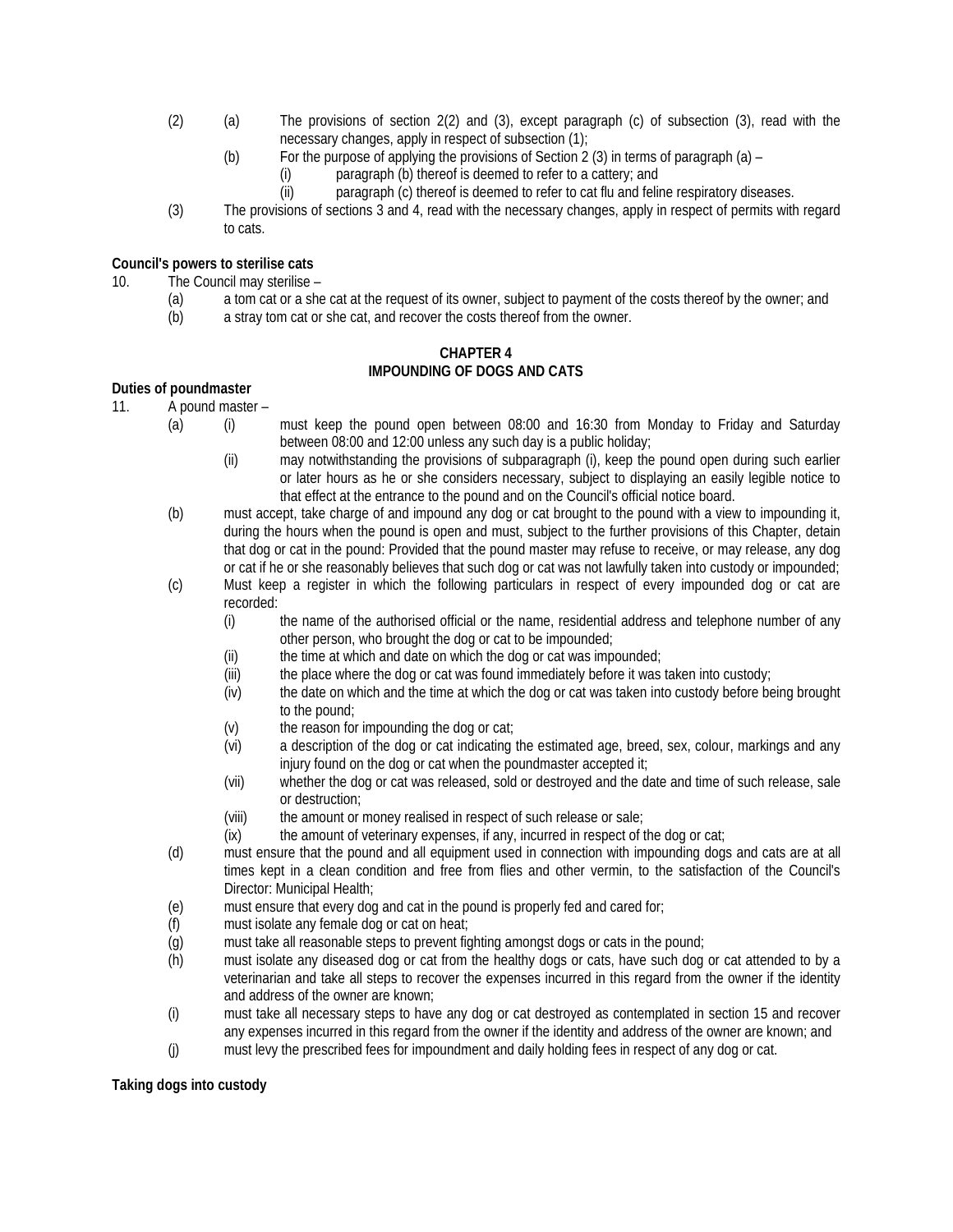- 12. (1) An authorised official or an employee authorised thereto by a person, body or structure contemplated in paragraph (c) or (d) of the definition of "Council" may, for the purpose of having a dog impounded, take into custody any dog which –
	- (a) is at large and apparently ownerless;<br>(b) suffers from an infectious or contagio
	- suffers from an infectious or contagious disease;
	- (c) is found in a public place and is not on a leash and in the control of a person;
	- (d) overturns, damages or tears any refuse receptacle or refuse bag;
	- (e) is brought into a public place in contravention of the provisions of section 6;
	- (f) is being kept in contravention of the provisions of section 2 or 5; or
	- (g) enters any premises in an effort to escape being taken into custody.
	- (2) Any person may on premises of which he or she is the owner or occupier, take into custody any dog found trespassing thereon or therein for the purpose of having it impounded.
	- (3) Notwithstanding the provisions of subsections (1) and (2), no person may take any dog into custody for the purpose of having it impounded if there are reasonable grounds to believe that the dog is a female dog with unweaned young, unless such dog and unweaned young are taken into custody together.
	- (4) Any person who has taken a dog into custody in terms of this section
		- (a) must ensure that the dog is not ill-treated; and
		- (b) may, when the pound is closed, keep the dog in his or her custody until the pound re-opens.
	- (5) No person may free any dog which has been taken into custody, or is being kept in custody in terms of this section or which has been impounded, in terms of section 11.

# **Taking cats into custody**

- 13 (1) An authorised official or an employee authorised thereto by a person, body or structure contemplated in paragraph (c) or (d) of the definition of "Council" may, for the purpose of having a cat impounded, take into custody any cat which is kept in contravention of section 9.
	- (2) The provisions of section 12 (1) (a), (b), (d) and (g) and section 12(2), (3), (4) and (5), read with the necessary changes, apply to the taking into custody of cats.

# **Claiming of impounded dogs and cats**

14. (1) Any person may claim an impounded dog or cat if he or she –

- (a) satisfies the pound master that he or she is the owner or is otherwise entitled to the custody of the dog or cat concerned;
- (b) satisfies the pound master that releasing the dog or cat into his or her custody will not result in any provision of section 2, 5 or 9 being contravened; and
- (c) pays to the pound master the prescribed fees and the amount of veterinary expenses, if any, incurred in respect of the dog or cat.
- (2) The pound master must, if the provisions of subsection (1) have been complied with, surrender the dog or cat concerned to the person claiming it.

## **Destruction or sale of unclaimed dogs and cats**

- 15. (1) If an impounded dog or cat is not claimed by a person entitled thereto within 96 hours after the dog or cat has been impounded, the pound master may in the manner prescribed in section 5(1) of the Animals Protection Act, 1962 (Act No. 71 of 1962), destroy such dog or cat or cause it to be destroyed, or may sell such dog or cat or cause it to be sold.
	- (2) Unless the Council has instructed the pound master to the contrary, he or she must have any unsterilised dog or cat sterilised before it is sold in terms of subsection (1) and may recover the costs incurred from the buyer.

### **CHAPTER 5 MISCELLANEOUS**

## **Designation of authorised officials**

16. The Council may designate any authorised official to execute work, conduct any inspection and monitor and enforce compliance with these By-laws.

# **Offences and penalties**

17. Any person who –

(a) contravenes or fails to comply with any provision of these By- laws; or